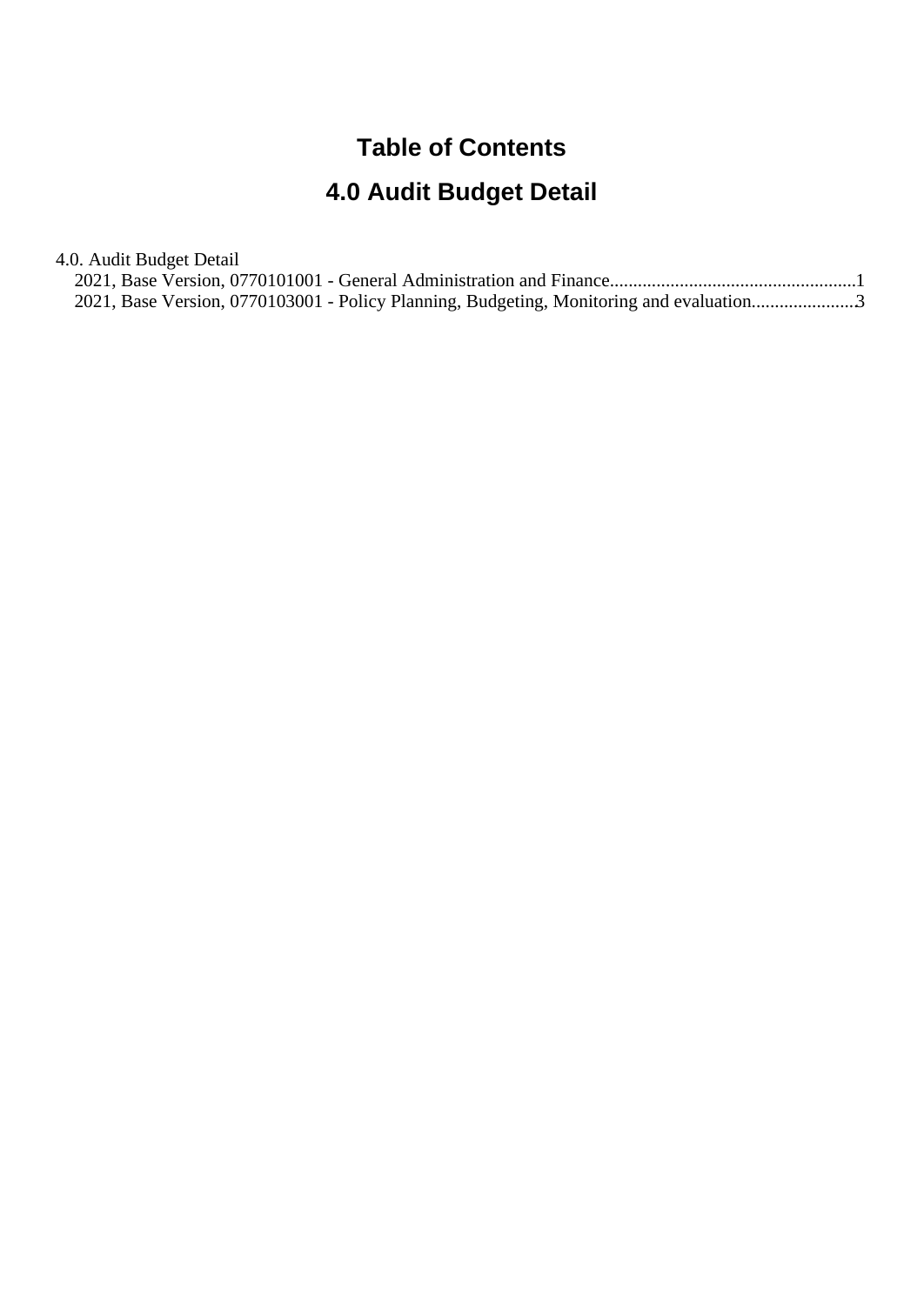<span id="page-1-0"></span>

## **2021 BUDGET VOLUME**

**Ministry:** 077 - Ministry of Monitoring and Evaluation **Department:** 07701 - Headquarters **Organisation:** 0770101001 - General Administration and Finance **Government Function:** 70111 - Executive and Legislative Organs **Location:** 0304004 - Osu Klotey

| 0770101001 - General Administration and Finance                       | 386,685 |
|-----------------------------------------------------------------------|---------|
| 11001 - Central GoG & CF                                              | 386,685 |
| 420101 - 16.6 Dev. effect. acctable & transparent insts at all levels | 130,000 |
| 07701 - Management and Administration                                 | 130,000 |
| 07701001 - General Administration and Finance                         | 130,000 |
| <b>Unspecified Project</b>                                            | 130,000 |
| 085101 - Internal management of the organisation                      | 130,000 |
| 22102 - Utilities                                                     | 9,600   |
| 2210203 - Telecommunications                                          | 9,600   |
| 22105 - Travel and Transport                                          | 60,400  |
| 2210502 - Maintenance and Repairs - Official Vehicles                 | 10,000  |
| 2210503 - Fuel and Lubricants - Official Vehicles                     | 50,400  |
| 22107 - Training, Seminar and Conference Cost                         | 60,000  |
| 2210709 - Seminars/Conferences/Workshops - Dome                       | 60,000  |
| <b>Unspecified Policy</b>                                             | 256,685 |
| 07701 - Management and Administration                                 | 256,685 |
| 07701002 - Human Resource                                             | 256,685 |
| <b>Unspecified Project</b>                                            | 256,685 |
| <b>Unspecified Operations</b>                                         | 256,685 |
| 2111001 - Established Post                                            | 116,072 |
| 21111 - Non Established Post                                          | 59,990  |
| 2111104 - Recruitment                                                 | 59,990  |
| 21112 - Other Allowances                                              | 80,624  |
| 2111208 - Funeral Grants                                              | 2,000   |
|                                                                       |         |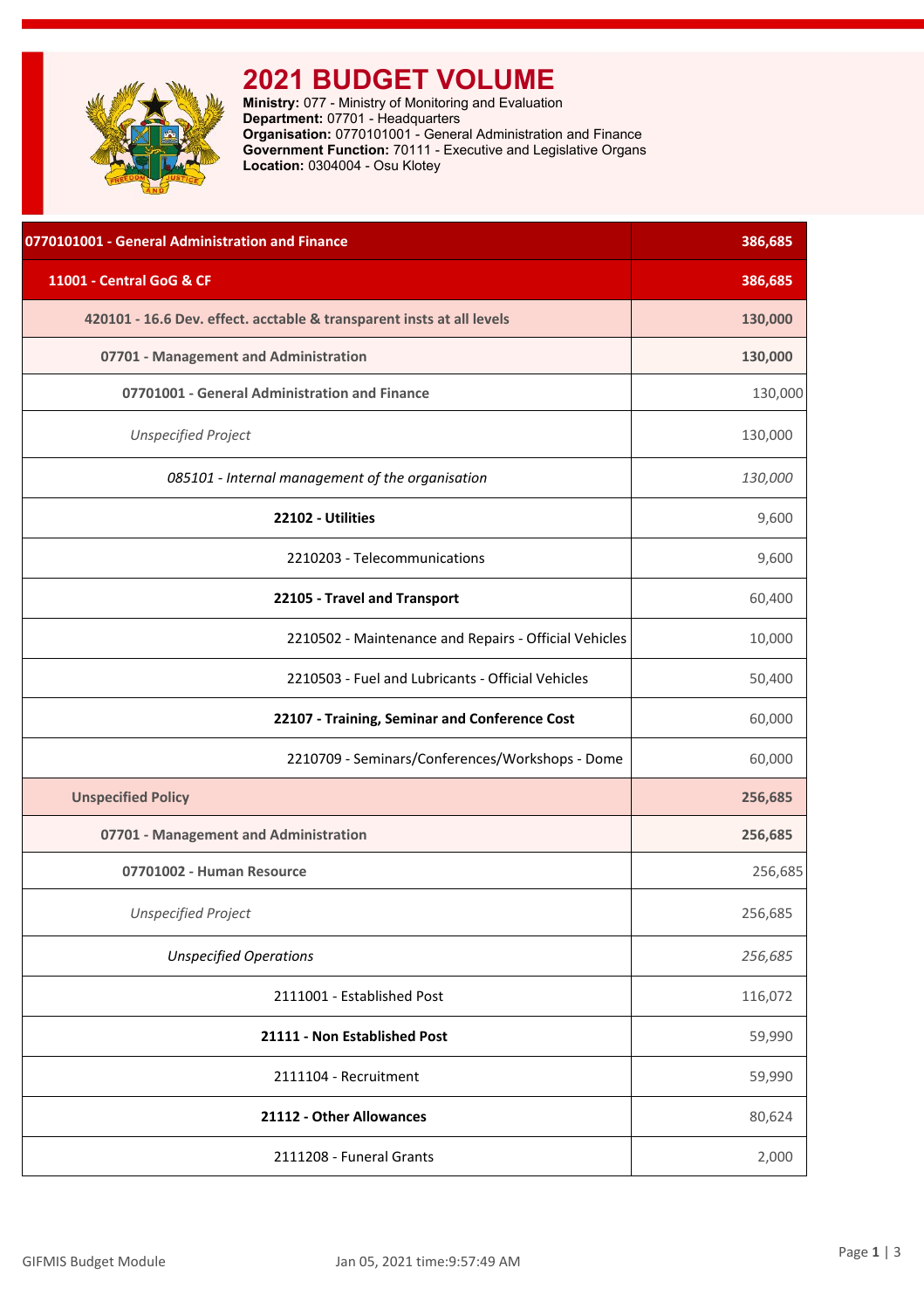

# **2021 BUDGET VOLUME**

**Ministry:** 077 - Ministry of Monitoring and Evaluation **Department:** 07701 - Headquarters **Organisation:** 0770101001 - General Administration and Finance **Government Function:** 70111 - Executive and Legislative Organs **Location:** 0304004 - Osu Klotey

| 2111213 - Watchman Allowance           | 6,779  |
|----------------------------------------|--------|
| 2111227 - Clothing Allowance           | 4,263  |
| 2111233 - Entertainment Allowance      | 4,263  |
| 2111234 - Fuel Allowance               | 16,200 |
| 2111236 - Housing Subsidy/Allowance    | 9,277  |
| 2111245 - Domestic Servants Allowance  | 8,266  |
| 2111247 - Utility Allowance            | 4,914  |
| 2111248 - Special Allowance/Honorarium | 24,662 |